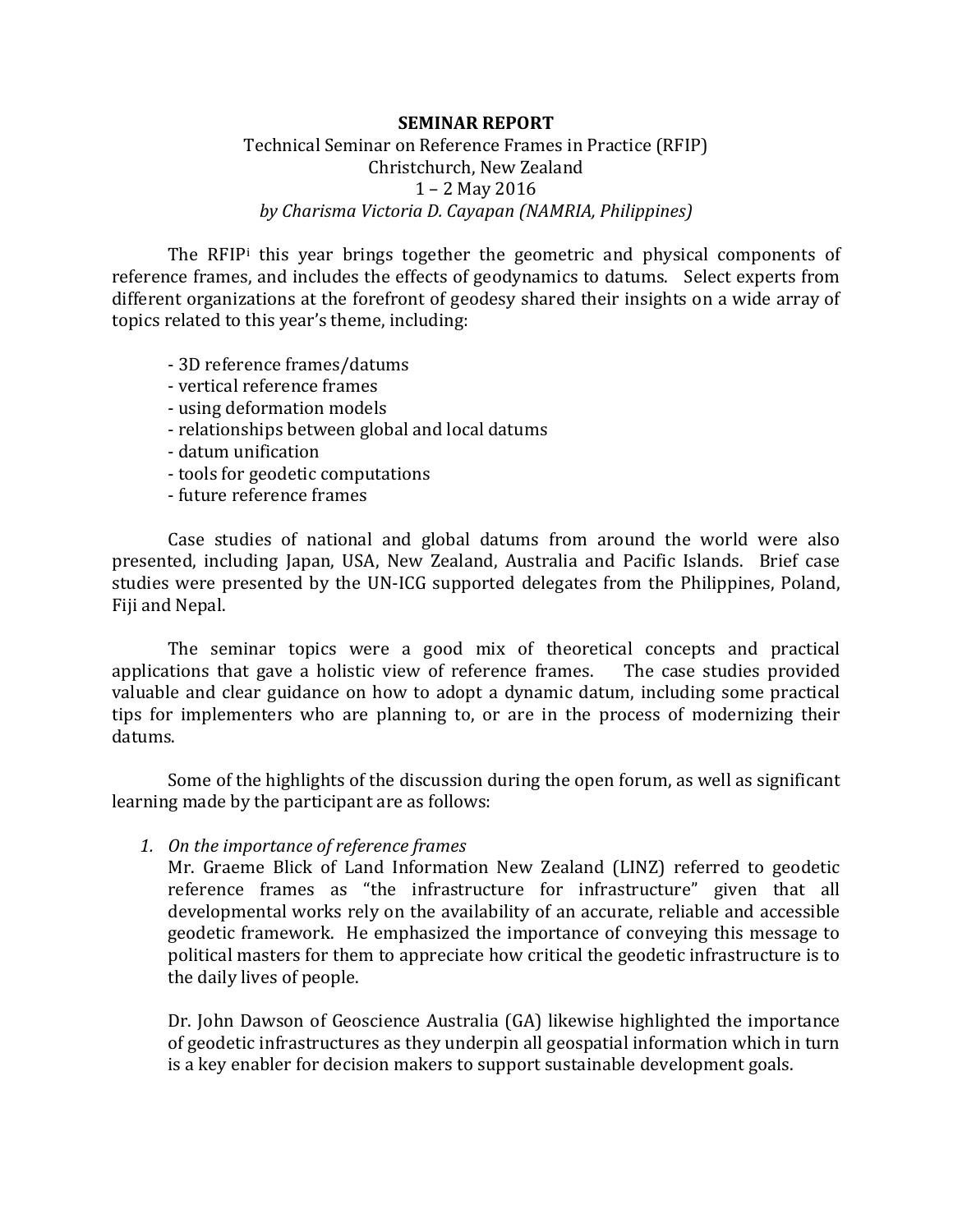*2. On the UN GA Resolution on Global Geodetic Reference Frame (GGRF) for Sustainable Development*

Dr. Dawson said that the passage of the resolution raises the profile of GGRF, and that the UN resolution can be used to encourage governments and funding bodies to invest in geodetic infrastructures. He hopes that this provides an avenue for developing nations to catch up to developed countries.

Ms. Ruth Neilan of the International GNSS Service (IGS) also noted that the said resolution was unanimously approved by the General Assembly with only positive statements coming from the members, which, based on the comments from people at the UN, is a rare occurrence.

*3. On the case studies*

The case studies showed that for developing countries, the need to capacitate local implementers on modern geodetic reference frames remains high, and that their physical geodetic infrastructures need to be strengthened. The presentations also highlighted the importance of international cooperation, as with the support from developed nations, particularly through knowledge sharing and funding support, developing countries are slowly making headway into their datum modernization.

For developed countries, there is a consensus in adopting a kinematic datum, datum unification, and connection to international reference frames. Much focus is also given to modeling secular and non-secular deformations. There is a concerted effort to increase the accuracy of geoid models as it provides the link between the geometric and physical datums.

## *4. On geodetic standards*

Mr. Larry Hothem of the International Organization for Standardization (ISO) said that the organization's current strategic direction is to support the UN-GGIM and the GGRF resolution so they are now in the process of revising and developing standards to align them to the resolution. He added that modern geodetic reference frames i.e. dynamic datums and geoid-based vertical datums, present a challenge as it requires numerous changes to the existing standards. Mr. Hothem encouraged the increased participation of its members in the development of standards, particularly for geodetic applications.

Dr. Craig Roberts of the University of New South Wales (UNSW) asked if there is a global policing body to ensure strict implementation and compliance to standards. It was pointed out that some countries/organizations have already included these standards in their specifications so this helps in its promotion and adoption.

## *5. On the tools for geodetic computations*

The demonstration by GA and LINZ on some practical tools for geodetic computations such as the SNAP, RTKLib and SINEX Manipulation software, was a welcome addition to the seminar. This is particularly helpful for developing